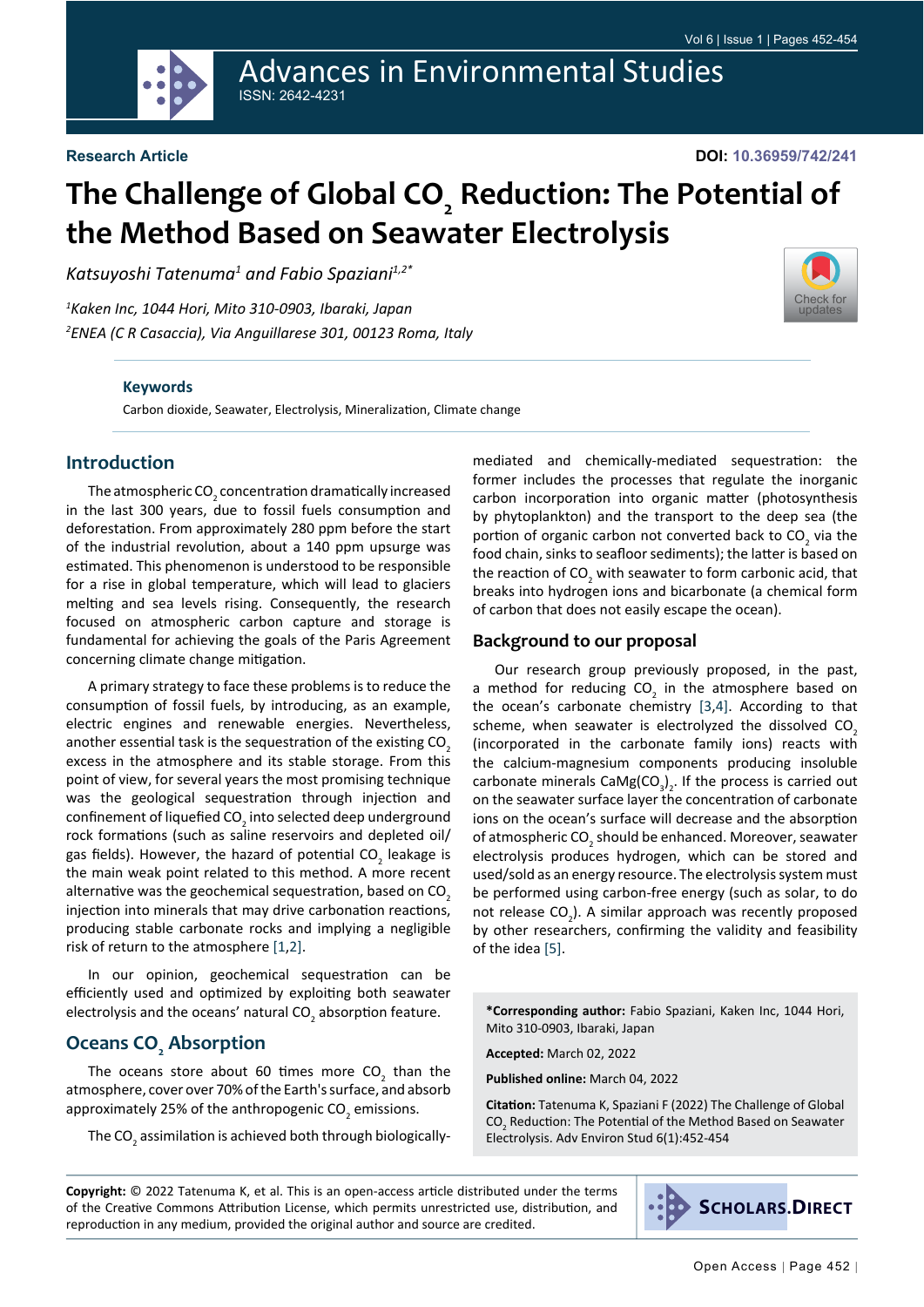

However, it must be considered that if the produced carbonate minerals are left to sediment in the ocean's deep layer the seawater alkalinity will tend to decrease, the ability to absorb CO<sub>2</sub> will be reduced, and effects on the marine environment may occur. Therefore, we propose to revise the process as follows.

# Suggestions for an improved and efficient CO<sub>,</sub> sequestration plant based on seawater electrolysis

The main part of our CO<sub>2</sub> sequestration plant will be the electrolysis system, which could be built on the coast or as an offshore platform. The energy will be provided by a dedicated solar power system (Figure 1).

The insoluble carbonate minerals will be retrieved and reused for many purposes (such as the production of fertilizers or drugs/supplements, use in the construction industry, etc.) instead of letting them deposit on the seabed.

Due to the effect of increased  $CO<sub>2</sub>$  concentration in the atmosphere and the abovementioned natural CO<sub>2</sub> absorption by the ocean, the seawater pH showed a decrease of about 0.05 in the last 30 years. As a consequence, it is expected that the CO<sub>2</sub> absorption rate will tend to decrease. Therefore, it will be important not only to pretreat/purify the input seawater (before the treatment), to produce water pure enough for electrolysis, but also to control the characteristics of the output seawater (after the treatment) and to check/ restore the pH and the chemical components (Ca and Mg) depleted during the process.

The main reactions of the electrolysis process will be: on the cathode of the electrolytic cell will take place the reactions producing hydrogen (H<sub>2</sub>O + e<sup>-</sup>  $\rightarrow$  1/<sub>2</sub>H<sub>2</sub> + OH<sup>-</sup>) and carbonate minerals  $(Ca^{2+} + Mg^{2+} + 2HCO_3 + 2OH \rightarrow Ca-Mg(CO_2), + 2H_2O);$ on the anode, through the water-splitting reaction (H<sub>2</sub>O  $\rightarrow$  2H<sup>+</sup> +  $\frac{1}{2}$ O<sub>2</sub> + 2e<sup>-</sup>), chloride ion oxidation reaction will be achieved  $(2Cl \rightarrow Cl_2 \rightarrow Hydrolysis \rightarrow ClO^2).$ 

The CIO ion may affect the marine ecosystem due to its potential effect on the biota (it has biocide property), and it is produced proportionally to the electrolysis rate. It can be eliminated using activated carbon or electrolytic reduction treatment.

As a result of small-scale experiments, no CO<sub>3</sub> release occurs during the production of carbonate mineral precipitates. In addition, we verified that by mixing the cathode-treated seawater and the anode-treated seawater, water having a slightly alkaline pH compared to the input seawater is obtained. Therefore, it is also possible to contrast the acidification of seawater and to promote the absorption of atmospheric CO<sub>2</sub>.

To sum up, the main features of the proposed method are:

- 1) Seawater electrolysis can effectively sequestrate atmospheric CO<sub>2</sub>.
- 2)  $CO<sub>2</sub>$  is converted into solid stable carbonate minerals.
- 3) Useful resources (minerals and hydrogen gas) can be generated and reused.
- 4) By using carbon-free electricity (solar or wind energy) new CO<sub>2</sub> is not released.
- 5) It can evolve as a new type of business.

This proposal requires the examination and contribution